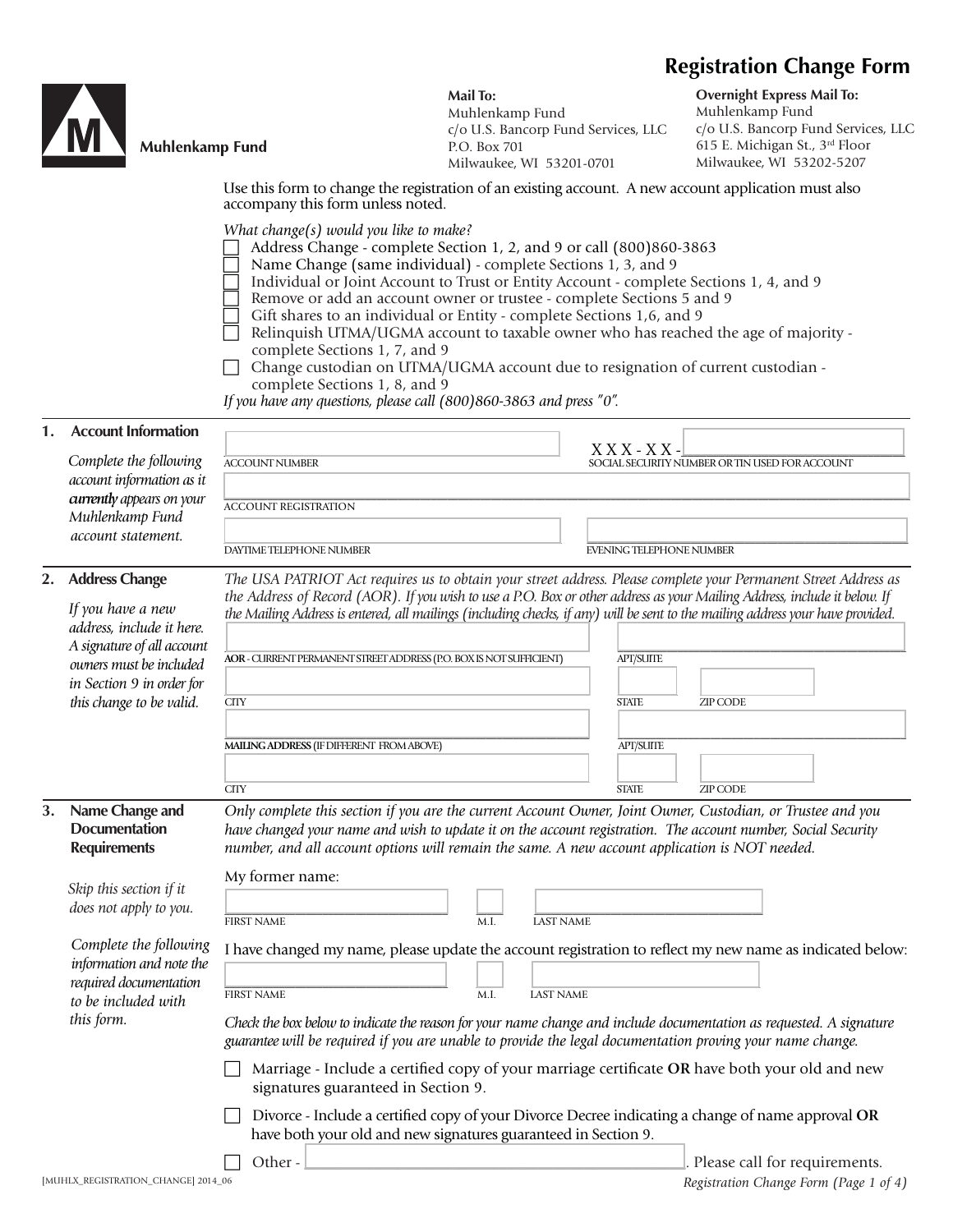# **4. Individual or Joint Account to Trust Account or Entity Account**

For Trust accounts, a complete copy of your trust agreement or a notarized Certification of Trust is required. For Entity accounts, Entity documentation and a list of authorized signers are required. *A new account application is needed.* 

|    | Skip this section if it                                                                             |                                                                                                                                                                          |                               |  |  |
|----|-----------------------------------------------------------------------------------------------------|--------------------------------------------------------------------------------------------------------------------------------------------------------------------------|-------------------------------|--|--|
|    | does not apply to you.                                                                              | <b>NAME OF TRUST/ENTITY</b>                                                                                                                                              | SOCIAL SECURITY NUMBER OR TIN |  |  |
|    | Attach a separate sheet                                                                             |                                                                                                                                                                          |                               |  |  |
|    | if there are more than<br>four trustees or<br>authorized signers.                                   | PRINT NAME OF TRUSTEE/AUTHORIZED SIGNER                                                                                                                                  |                               |  |  |
|    |                                                                                                     |                                                                                                                                                                          |                               |  |  |
|    |                                                                                                     | PRINT NAME OF TRUSTEE/AUTHORIZED SIGNER                                                                                                                                  |                               |  |  |
|    |                                                                                                     |                                                                                                                                                                          |                               |  |  |
|    |                                                                                                     |                                                                                                                                                                          |                               |  |  |
|    |                                                                                                     | PRINT NAME OF TRUSTEE/AUTHORIZED SIGNER                                                                                                                                  |                               |  |  |
|    |                                                                                                     |                                                                                                                                                                          |                               |  |  |
|    |                                                                                                     | PRINT NAME OF TRUSTEE/AUTHORIZED SIGNER                                                                                                                                  |                               |  |  |
|    |                                                                                                     | <b>Signature Requirements:</b>                                                                                                                                           |                               |  |  |
|    |                                                                                                     | - All current account owners must sign in Section 9.                                                                                                                     |                               |  |  |
|    |                                                                                                     | - If a current account owner is not listed as a trustee of the trust, they must obtain a signature guarantee in Section 9.                                               |                               |  |  |
|    |                                                                                                     | - If reregistering to an Entity, all account owners must obtain a signature guarantee in Section 9.                                                                      |                               |  |  |
| 5. | Remove or Add an<br><b>Account Owner or</b><br><b>Trustee</b>                                       | For Trust accounts, a complete copy of your trust agreement or a notarized Certification of Trust is<br>required. A new account application is NOT needed.<br>TO REMOVE: |                               |  |  |
|    | Skip this section if it<br>does not apply to you.                                                   |                                                                                                                                                                          |                               |  |  |
|    | Please attach a separate<br>sheet if there are more<br>than four trustees or<br>authorized signers. | PRINT NAME OF ACCOUNT OWNER/TRUSTEE TO REMOVE                                                                                                                            |                               |  |  |
|    |                                                                                                     |                                                                                                                                                                          |                               |  |  |
|    |                                                                                                     | PRINT NAME OF ACCOUNT OWNER/TRUSTEE TO REMOVE                                                                                                                            |                               |  |  |
|    |                                                                                                     |                                                                                                                                                                          |                               |  |  |
|    |                                                                                                     | PRINT NAME OF ACCOUNT OWNER/TRUSTEE TO REMOVE                                                                                                                            |                               |  |  |
|    |                                                                                                     |                                                                                                                                                                          |                               |  |  |
|    |                                                                                                     |                                                                                                                                                                          |                               |  |  |
|    |                                                                                                     | PRINT NAME OF ACCOUNT OWNER/TRUSTEE TO REMOVE                                                                                                                            |                               |  |  |
|    |                                                                                                     | TO ADD:                                                                                                                                                                  |                               |  |  |
|    |                                                                                                     |                                                                                                                                                                          |                               |  |  |
|    |                                                                                                     | PRINT NAME OF ACCOUNT OWNER/TRUSTEE TO ADD                                                                                                                               |                               |  |  |
|    |                                                                                                     |                                                                                                                                                                          |                               |  |  |
|    |                                                                                                     | PRINT NAME OF ACCOUNT OWNER/TRUSTEE TO ADD                                                                                                                               |                               |  |  |
|    |                                                                                                     |                                                                                                                                                                          |                               |  |  |

**\_\_\_\_\_\_\_\_\_\_\_\_\_\_\_\_\_\_\_\_\_\_\_\_\_\_\_\_\_\_\_\_\_\_\_\_\_\_\_\_\_\_\_\_\_\_\_\_\_\_\_\_\_\_\_\_\_\_\_\_\_\_\_\_\_\_\_\_\_\_\_\_\_\_\_\_\_\_\_\_\_\_\_\_\_\_\_\_\_\_\_\_\_\_\_\_\_\_\_\_\_\_\_\_\_\_\_\_\_\_\_\_\_\_\_\_\_\_\_\_\_\_\_\_\_\_\_\_\_\_\_\_\_\_\_\_\_\_\_\_\_\_\_\_\_\_\_** PRINT NAME OF ACCOUNT OWNER/TRUSTEE TO ADD

**\_\_\_\_\_\_\_\_\_\_\_\_\_\_\_\_\_\_\_\_\_\_\_\_\_\_\_\_\_\_\_\_\_\_\_\_\_\_\_\_\_\_\_\_\_\_\_\_\_\_\_\_\_\_\_\_\_\_\_\_\_\_\_\_\_\_\_\_\_\_\_\_\_\_\_\_\_\_\_\_\_\_\_\_\_\_\_\_\_\_\_\_\_\_\_\_\_\_\_\_\_\_\_\_\_\_\_\_\_\_\_\_\_\_\_\_\_\_\_\_\_\_\_\_\_\_\_\_\_\_\_\_\_\_\_\_\_\_\_\_\_\_\_\_\_\_\_** PRINT NAME OF ACCOUNT OWNER/TRUSTEE TO ADD

#### **Signature Requirements:**

- All current account owners must sign in Section 9.
- Any account owner or trustee to be removed must obtain a signature guarantee in Section 9.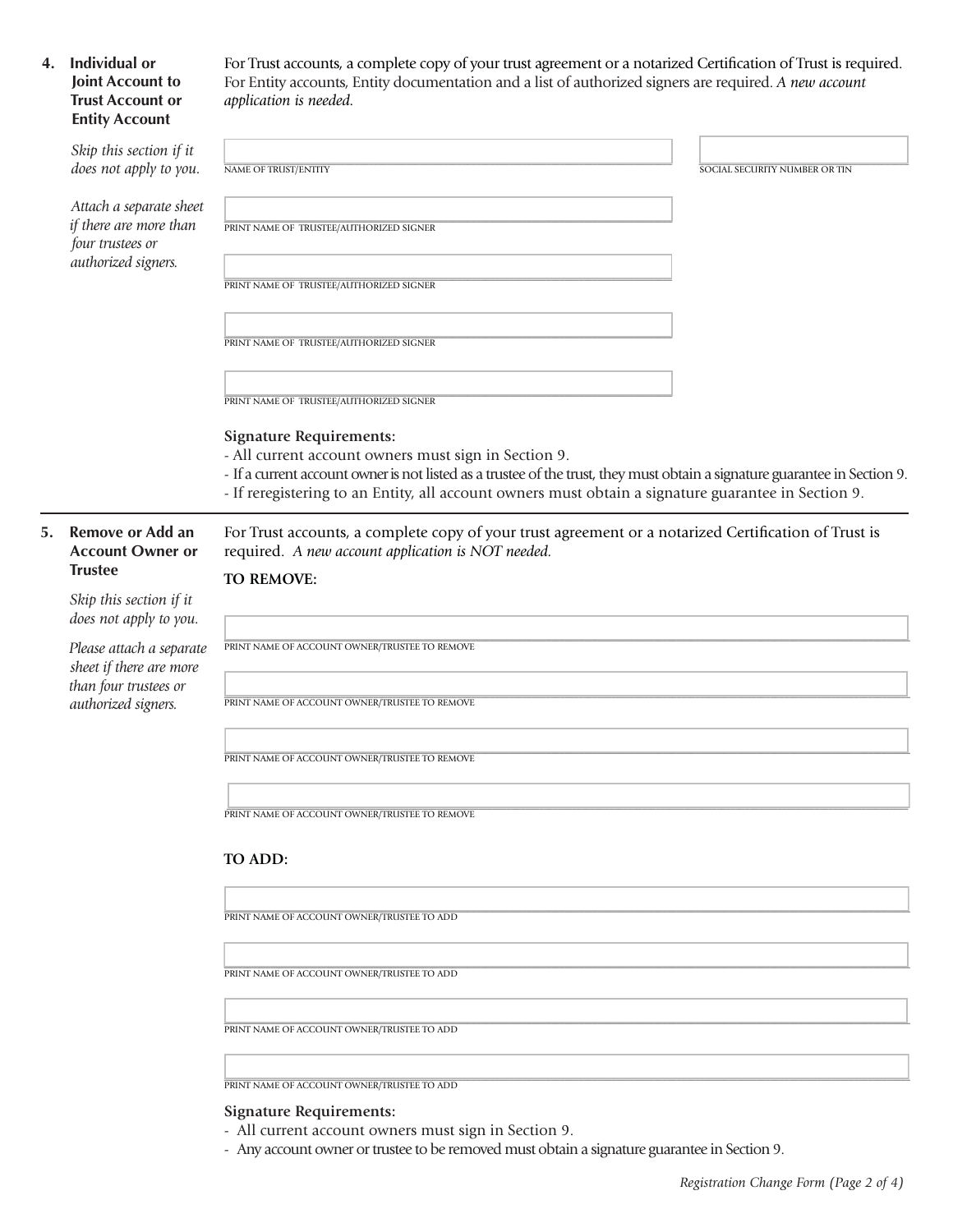### **6. Gift Shares to an Individual or Entity**

 *Skip this section if it does not apply to you.* 

 *Please attach a separate sheet if gifting to more than three recipients.* 

#### **Signature Requirements:**

 All current account owners must sign in Section 9 and obtain a signature guarantee.

### **An application is required if the recipient is subject to 1099-B reporting. The date of the gift is deemed the date we receive all documentation required to process the transfer unless otherwise noted.**

Note to recipient(s) of gift: For an account using the cost basis method of Average Cost and consisting of gifted shares acquired at a loss, the fair market value (FMV) of the gifted shares will be applied as the adjusted basis, unless this section is signed by the gift recipient. If FMV is not accepted, the first-in, first-out cost basis method will be applied unless an alternate method, other than average cost, is provided on the New Account Application.

|                                | NAME OF GIFT RECIPIENT                                                                                                                                                                                                                                                                             | SOCIAL SECURITY NUMBER        |  | DATE OF BIRTH (mm/dd/yyyy)<br><b>IF APPLICABLE</b> |  |
|--------------------------------|----------------------------------------------------------------------------------------------------------------------------------------------------------------------------------------------------------------------------------------------------------------------------------------------------|-------------------------------|--|----------------------------------------------------|--|
|                                | Select ONE of the following:<br>Dollar amount to be gifted                                                                                                                                                                                                                                         |                               |  |                                                    |  |
|                                | Number of shares to be gifted                                                                                                                                                                                                                                                                      |                               |  |                                                    |  |
|                                | Select ONE of the following:<br>Existing Account Number (not 1099-B reportable)                                                                                                                                                                                                                    |                               |  |                                                    |  |
|                                | New Account (an application must accompany the form)                                                                                                                                                                                                                                               |                               |  |                                                    |  |
|                                | By signing below, I confirm that I do not accept FMV for the gifted shares referenced above. I<br>understand the IRS requirement to utilize the first-in, first-out cost basis method or I have indicated<br>an alternate cost basis method other than average cost on my New Account Application. |                               |  |                                                    |  |
| Sign here after printing form. |                                                                                                                                                                                                                                                                                                    |                               |  |                                                    |  |
|                                | <b>SIGNATURE OF GIFT RECIPIENT</b><br>DATE (mm/dd/yyyy)                                                                                                                                                                                                                                            |                               |  |                                                    |  |
|                                | NAME OF GIFT RECIPIENT                                                                                                                                                                                                                                                                             | <b>SOCIAL SECURITY NUMBER</b> |  | DATE OF BIRTH (mm/dd/yyyy)<br><b>IF APPLICABLE</b> |  |
|                                | Select ONE of the following:<br>Dollar amount to be gifted                                                                                                                                                                                                                                         |                               |  |                                                    |  |
| Number of shares to be gifted  |                                                                                                                                                                                                                                                                                                    |                               |  |                                                    |  |
|                                | Select ONE of the following:<br>Existing Account Number (not 1099-B reportable)                                                                                                                                                                                                                    |                               |  |                                                    |  |

|                                            | Sign here after printing form.                                                                                                                                                                                                                                                                     |                                             |  |  |
|--------------------------------------------|----------------------------------------------------------------------------------------------------------------------------------------------------------------------------------------------------------------------------------------------------------------------------------------------------|---------------------------------------------|--|--|
|                                            | SIGNATURE OF GIFT RECIPIENT                                                                                                                                                                                                                                                                        | DATE (mm/dd/yyyy)                           |  |  |
|                                            | <b>NAME OF GIFT RECIPIENT</b><br><b>SOCIAL SECURITY NUMBER</b>                                                                                                                                                                                                                                     | DATE OF BIRTH (mm/dd/yyyy)                  |  |  |
|                                            | Select ONE of the following:<br>Dollar amount to be gifted                                                                                                                                                                                                                                         | IF APPLICABLE                               |  |  |
|                                            | $\Box$ Number of shares to be gifted                                                                                                                                                                                                                                                               |                                             |  |  |
|                                            | Select ONE of the following:<br>Existing Account Number (not 1099-B reportable)                                                                                                                                                                                                                    |                                             |  |  |
|                                            | $\Box$ New Account (an application must accompany the form)                                                                                                                                                                                                                                        |                                             |  |  |
|                                            | By signing below, I confirm that I do not accept FMV for the gifted shares referenced above. I<br>understand the IRS requirement to utilize the first-in, first-out cost basis method or I have indicated<br>an alternate cost basis method other than average cost on my New Account Application. |                                             |  |  |
|                                            | Sign here after printing form.                                                                                                                                                                                                                                                                     |                                             |  |  |
|                                            | <b>SIGNATURE OF GIFT RECIPIENT</b>                                                                                                                                                                                                                                                                 | DATE (mm/dd/yyyy)                           |  |  |
|                                            | <b>NAME OF GIFT RECIPIENT</b><br><b>SOCIAL SECURITY NUMBER</b>                                                                                                                                                                                                                                     | DATE OF BIRTH (mm/dd/yyyy)<br>IF APPLICABLE |  |  |
|                                            | Select ONE of the following:<br>Dollar amount to be gifted                                                                                                                                                                                                                                         |                                             |  |  |
|                                            | Number of shares to be gifted                                                                                                                                                                                                                                                                      |                                             |  |  |
|                                            | Select ONE of the following:<br>Existing Account Number (not 1099-B reportable)                                                                                                                                                                                                                    |                                             |  |  |
|                                            | $\Box$ New Account (an application must accompany the form)                                                                                                                                                                                                                                        |                                             |  |  |
|                                            | By signing below, I confirm that I do not accept FMV for the gifted shares referenced above. I<br>understand the IRS requirement to utilize the first-in, first-out cost basis method or I have indicated<br>an alternate cost basis method other than average cost on my New Account Application. |                                             |  |  |
|                                            | Sign here after printing form.<br><b>SIGNATURE OF GIFT RECIPIENT</b>                                                                                                                                                                                                                               | $\overline{\text{DATE (mm/dd/yyyy)}}$       |  |  |
|                                            |                                                                                                                                                                                                                                                                                                    |                                             |  |  |
| 7. Relinquish<br><b>UTMA/UGMA to</b>       | The account number, Social Security number, and all account options will remain the same. A new account<br>application is NOT needed. Please note that the age of majority for UTMA/UGMA differs by state.                                                                                         |                                             |  |  |
| <b>Taxable Owner</b><br>(Taxable owner has |                                                                                                                                                                                                                                                                                                    |                                             |  |  |
| reached age of majority)                   | NAME OF TAXABLE OWNER (FORMER MINOR)                                                                                                                                                                                                                                                               | DATE OF BIRTH (mm/dd/yyyy)                  |  |  |
|                                            | <b>Signature Requirements:</b>                                                                                                                                                                                                                                                                     |                                             |  |  |
|                                            | The custodian must sign in Section 9 and obtain a signature guarantee.                                                                                                                                                                                                                             |                                             |  |  |